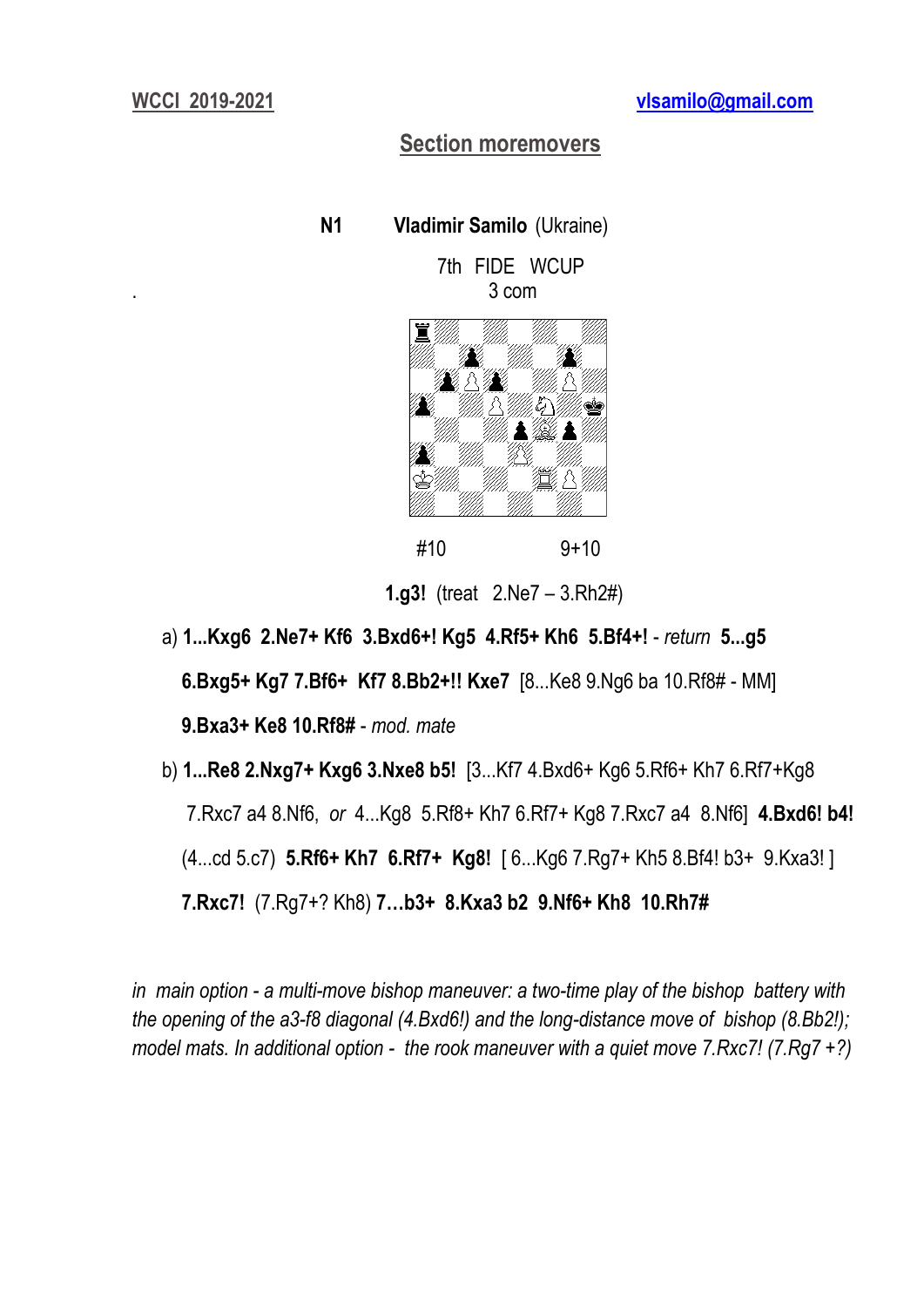

**1.c6+! Ke6 2.Qg6+ Ke5 3.Bg7+ Kf4 4.Bh6+ Ke5 5.Qg7+!** - switchback,

 **5...Ke6 6.f8S+! Kd6 7.Qf6+ Be6!** ( 7...Re6 8.Bf4+ Qe5 9.Bxe5#) **8.Bf4+!** 

 **Rxf4** (8...Re5 9.Qxe6#) **9.Qxf4+ Qe5** (9...Ke7 10.Ng6+! Ke8 11.Qf8#)

## **10.Qb4+ Bc5 11.Qxc5#**

*Vacation c5-square on 1st move to mate by Queen, with blocking the square e5 (bQ)*.

*Vacation by the Queen of line for Bishop with return of the Queen (see 2-5 moves)* (a)*,*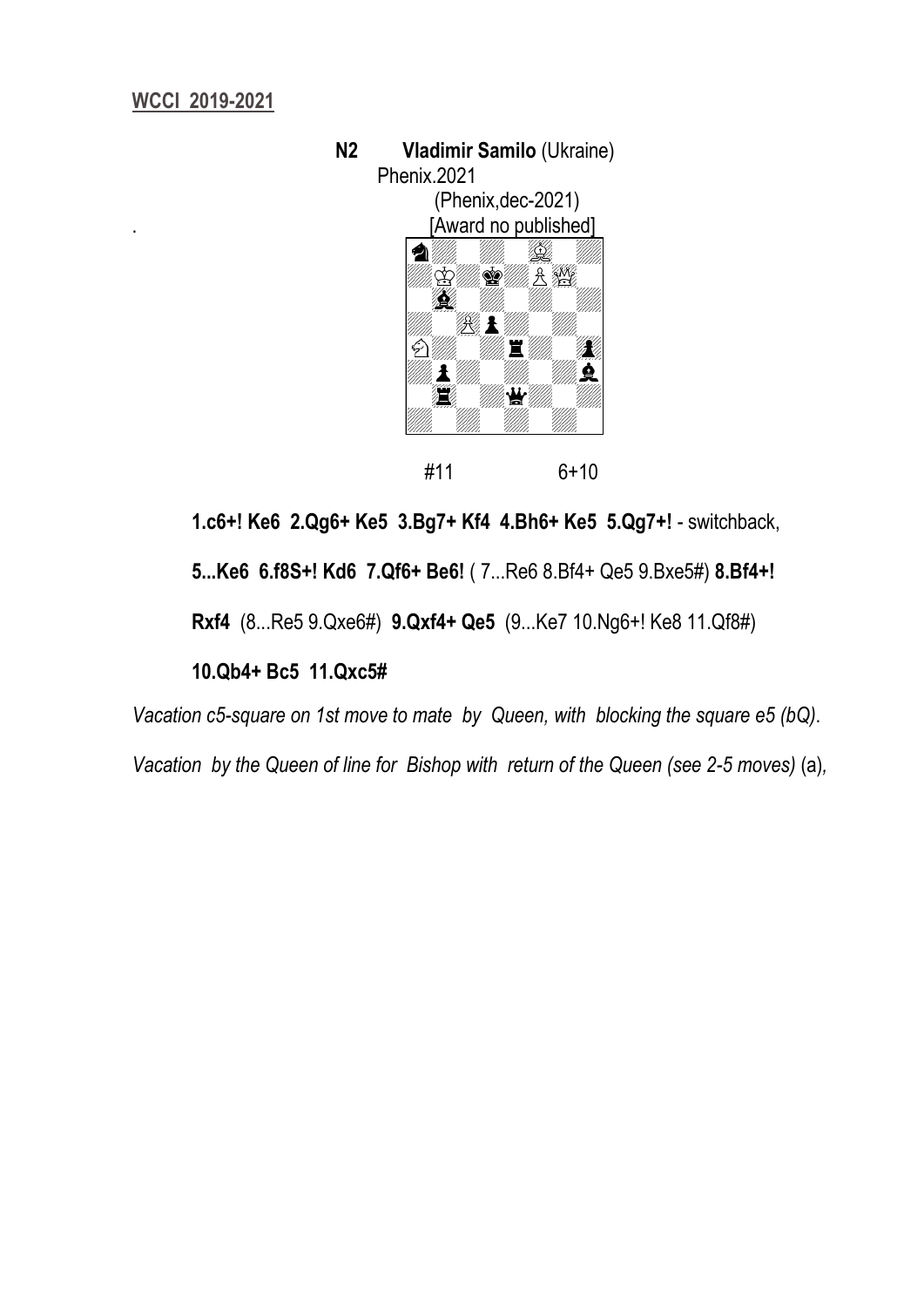#### **N3 Vladimir Samilo** (Ukraine)

 Problemblad 2021 (dia.13105) . [Award no published]



**1.Sf6+?** Kf4 2.Bd5 Sxd5 3.Sxd5+ Ke4 4.Re8+ Be5 5.Rxe5#, but 2...Rf1!

**1.Rf8!** ~,Sxd5 2.Rg4+ fg, Sf4 3.Rf4, Bd5#

 1...f2 **2.Sf6+!** Kf4 3.Bd5! Sxd5 (2...Rf1?) 4.Sxd5+ Ke4 5.Re8+ Be5 6.Rxe5# 1...Rg1 2.Rxg1 (2.Sf6+? Kf4 3.Bd5 Rxg3!)

2...f2 3.Rg4+! Kf3 4.Bd1+ e2 *5.Rg3+* Ke4 6.Re3#

2...Se6 3.Sf6+ Kf4 4.Rg4+! fg 5.Sh5++ Ke4 6.Bd5#

 *Logical problem with thematic try 1.Sf6? (main plan); change of functions of the move f2 in main (1...f2) and additional (1...Rg1) options* (a).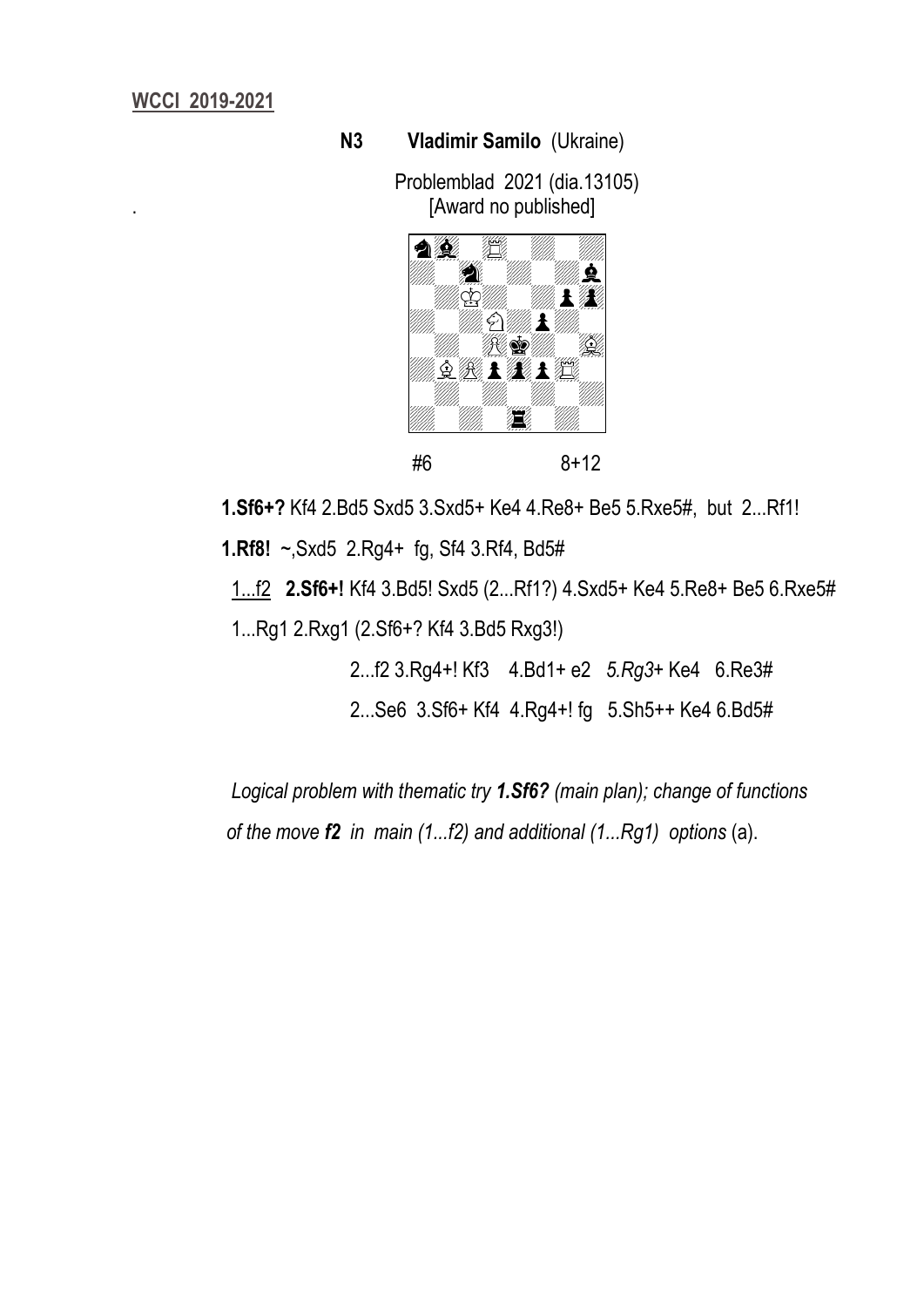#### **N4 Vladimir Samilo** (Ukraine)

 Проблеміст України 2021 . [Problemist of Ukraine] . (C380)



 **1.Ne8!** Qe1 2.Sg7+ Kg6 3.Bf5#

- a) 1...f5! 2.Bxf5 Qa1 3.c3 Qa2+ 4.Kf8! (4.Kh8? Qf7!) 4...Qf7+ 5.Kxf7 Se5+ 6.Kg8! (6.Kg7? Sd7!) 6...Sd7/Sg4 7.Sg7#
- b) 1…Kg6 2.h5+ Rxh5 3.f5+ Rxf5 4.Sg7! (4.g4? Qc5!) 4...Re5 5.Bf5+ Rxf5 6.g4 Qf1,Qh1 7.gh,gf#

 *To option (b) by G.Kasparyan ("Chess in the USSR", 1935) added option (a) with game of bQ and triangle of the wK . Also added a choice on the 4th move: 4.Kh8? Qf7! and 4.g4? Qc5!* (a)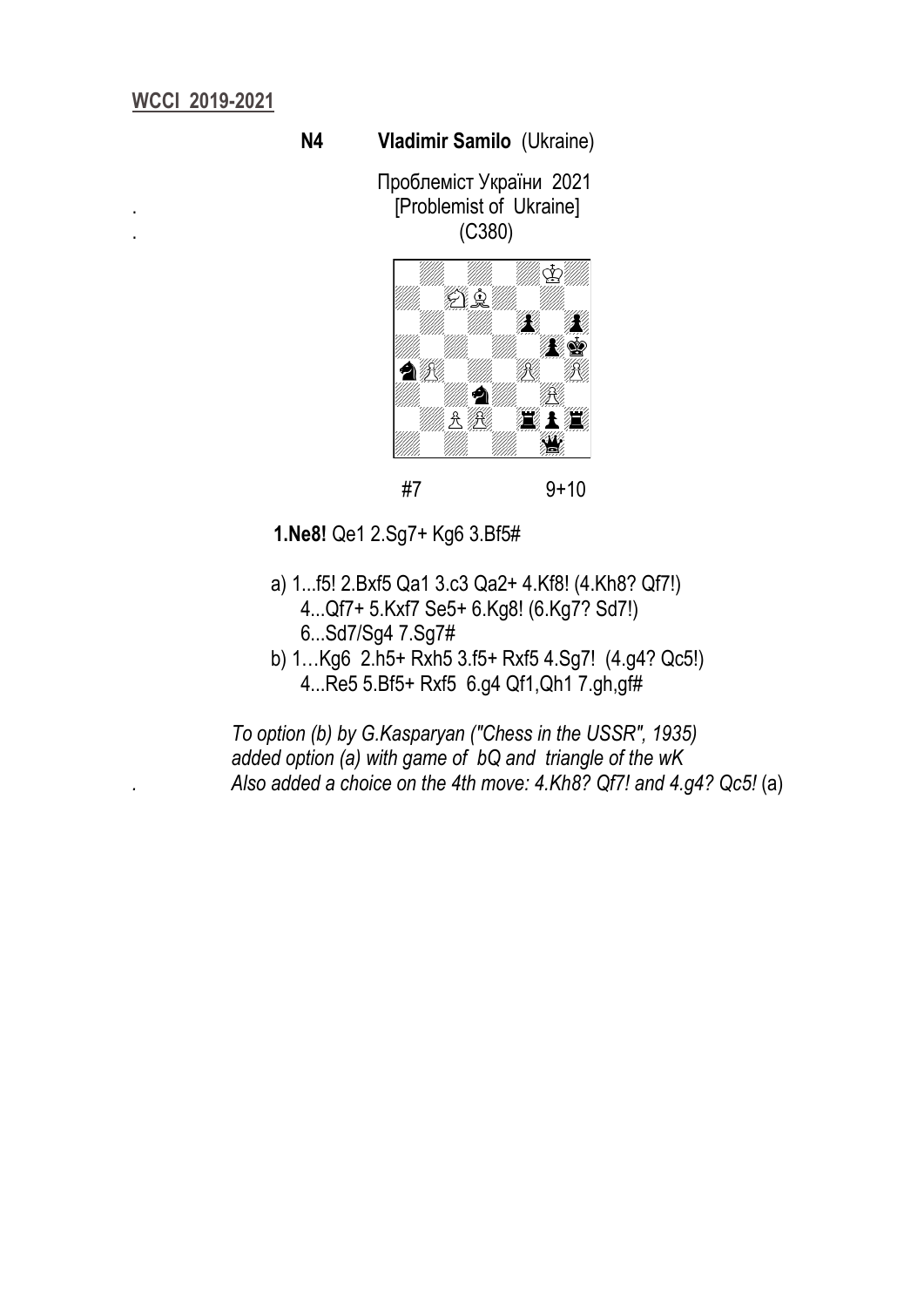### **N5 Vladimir Samilo** (Ukraine)

 Problemblad 2019 . (dia.13032) [Award no published]



#9 6+4

1...Bb7+ 2.Qxb7#,

**1.Qd3!** Bb7+! 2.Kxb7 Kg2 3.Bd5+ Kf2 4.Qd2+ Kg3 5.Qg2+ Kf4 6.Qe4+ Kg5

7.h4+! Kf6 (7...Kxh5 8.Bf7+ Kh6 9.Qg6#) 8.h6! h1Q 9.Qe6# - mod.mate

 *a model mate with an active game of white pawns in final, . change of answer to check 1...Bb7+* (a)